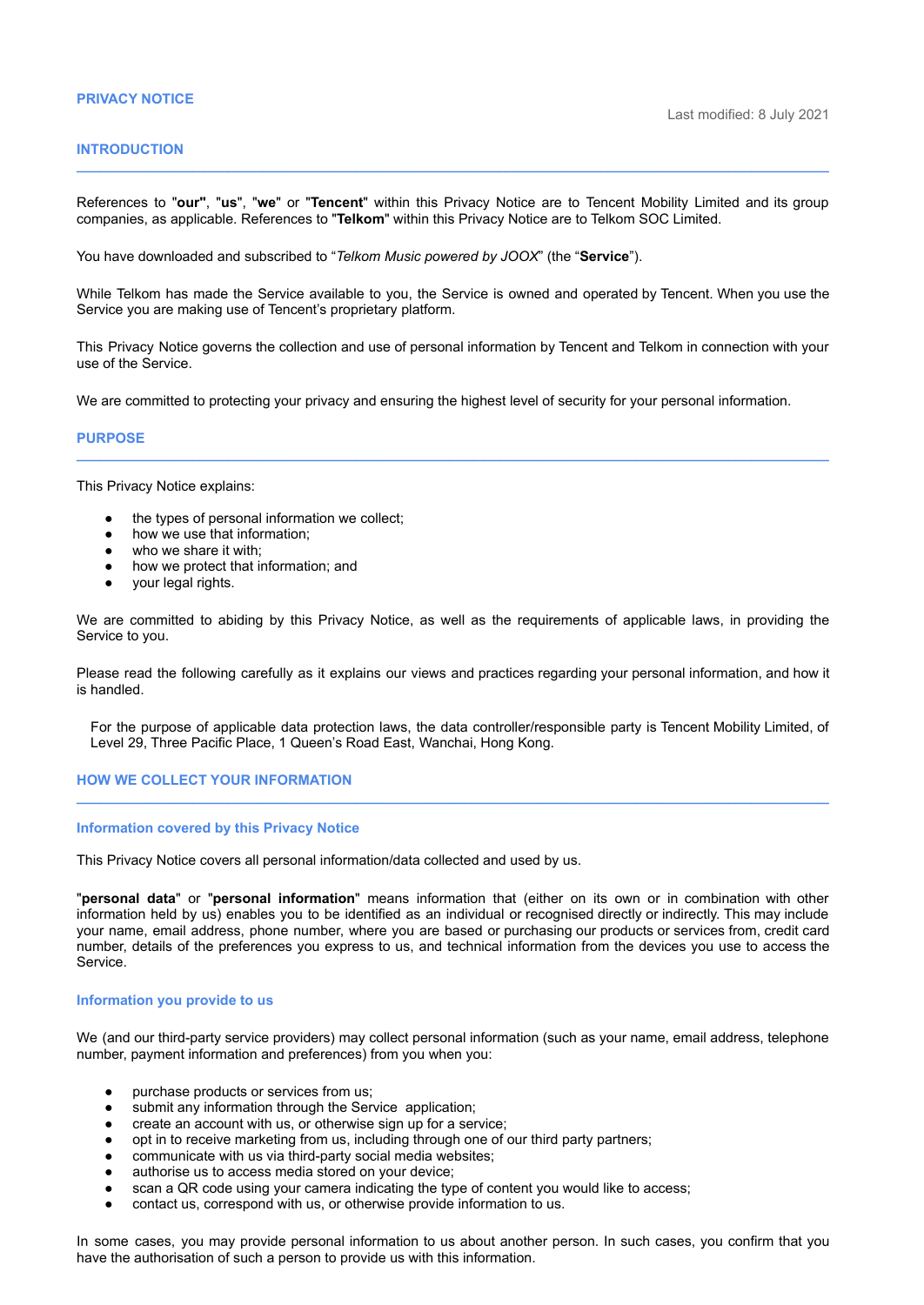When you create a Service Account for the first time with an email address that you have previously provided to us in another circumstance (e.g., when signing up for our emails or for a JOOX account), we may recognise that email address and, once you have completed the online account set-up process, you may be able to see some of your personal information already included in your new online account. This is happening because we have recognised your email address and, for your convenience, have added your information to your online account. You can always change this information by signing into your online account.

In certain cases, it is mandatory for you to provide your personal information (for example your email address when creating an account). In other cases, you can choose whether to provide your personal information, but if you do not provide it (for example access to media stored on your device), you may miss out on a more personalised experience.

**\_\_\_\_\_\_\_\_\_\_\_\_\_\_\_\_\_\_\_\_\_\_\_\_\_\_\_\_\_\_\_\_\_\_\_\_\_\_\_\_\_\_\_\_\_\_\_\_\_\_\_\_\_\_\_\_\_\_\_\_\_\_\_\_\_\_\_\_\_\_\_\_\_\_\_\_\_\_\_\_\_\_\_\_\_\_\_\_\_\_\_\_\_\_\_\_\_**

# **HOW WE USE YOUR PERSONAL INFORMATION**

We use the personal information we collect from you for the purposes set out below:

| <b>PURPOSE</b>                                                                                                                                                                                                                                         | <b>INFORMATION</b>                                                                                                                                                                                                                                                                                                                                                                                                                                                                                                                                                                                                                                                                |
|--------------------------------------------------------------------------------------------------------------------------------------------------------------------------------------------------------------------------------------------------------|-----------------------------------------------------------------------------------------------------------------------------------------------------------------------------------------------------------------------------------------------------------------------------------------------------------------------------------------------------------------------------------------------------------------------------------------------------------------------------------------------------------------------------------------------------------------------------------------------------------------------------------------------------------------------------------|
| To set up and manage your online<br>account and provide you with the<br>Service.                                                                                                                                                                       | We require certain personal information from you. Why? To set up and manage<br>your online account and deliver the Service to you, including making music<br>recommendations, advising you of concerts in your area, or other content you<br>may like.                                                                                                                                                                                                                                                                                                                                                                                                                            |
|                                                                                                                                                                                                                                                        | To do this, we need information, e.g., your name, email address, telephone<br>number, payment information, and gender, device info (e.g., computer, smart TV,<br>mobile devices, etc.), and specific technical details (e.g., your mobile carrier,<br>configuration information made available by your web browser or other programs<br>you use to access the Service, your IP address and your device's version and<br>device identification number). We collect your location data (including the<br>location of your device when you use the Service based on sensors in your<br>device or the IP address of the device or internet service you use to access the<br>Service). |
| To set up and manage your online<br>account for the Service service                                                                                                                                                                                    | If you choose to log in via your Facebook account: information from your<br>Facebook account, including your username, profile picture and gender.                                                                                                                                                                                                                                                                                                                                                                                                                                                                                                                                |
| To enhance your enjoyment of the<br><b>Service</b>                                                                                                                                                                                                     | We require access to the list of your contacts if you set up your account via a<br>third party social media account or in your device's contact list if you wish to use<br>the social features of the Service.                                                                                                                                                                                                                                                                                                                                                                                                                                                                    |
| To process your purchase order or<br>respond to your queries or requests,<br>including potential screening and<br>background checks and customer<br>care                                                                                               | We require certain personal information (such as name, email address,<br>telephone number, payment information (including credit card details, where<br>applicable), order history, IP address, application usage information) to process<br>your purchase order.                                                                                                                                                                                                                                                                                                                                                                                                                 |
| To provide you with information<br>about our products and services<br>(provided you have consented to<br>this)                                                                                                                                         | We use your name and contact details to enable us and our Service Providers<br>(defined below) to send you direct marketing about products and services you<br>may be interested in.                                                                                                                                                                                                                                                                                                                                                                                                                                                                                              |
| To price and design our products<br>and services                                                                                                                                                                                                       | We use your personal information to ensure that new products and services we<br>are developing best suit our users' needs and are priced competitively.                                                                                                                                                                                                                                                                                                                                                                                                                                                                                                                           |
| To manage our risks to help identify<br>illegal activity                                                                                                                                                                                               | We use your personal information to identify and investigate illegal or fraudulent<br>activity, including to prevent hacking.                                                                                                                                                                                                                                                                                                                                                                                                                                                                                                                                                     |
| To combine information we receive<br>and collect (e.g. from your browsing<br>behaviour and media stored on or<br>streamed to your device) to<br>understand your interests<br>and<br>preferences and provide you with a<br>more personalised experience | We combine the information we receive and collect about you to better<br>understand your interests and preferences, so that we can provide you with an<br>experience that is tailored to those interests and preferences. For example, we<br>may do this by offering you Tencent products that you are most likely to be<br>interested in, or by sending you personalised offers or promotions by email<br>(where you have agreed to receive our emails). We also use this information so<br>that we may offer, or enable our strategic partners to offer, advertising that is<br>more relevant to you.                                                                           |
| To keep internal records and<br>manage our relationship with you                                                                                                                                                                                       | We keep records of your personal information, such as your name, account<br>details and marketing preferences, in order to administer our services and<br>products and keep our records up to date.                                                                                                                                                                                                                                                                                                                                                                                                                                                                               |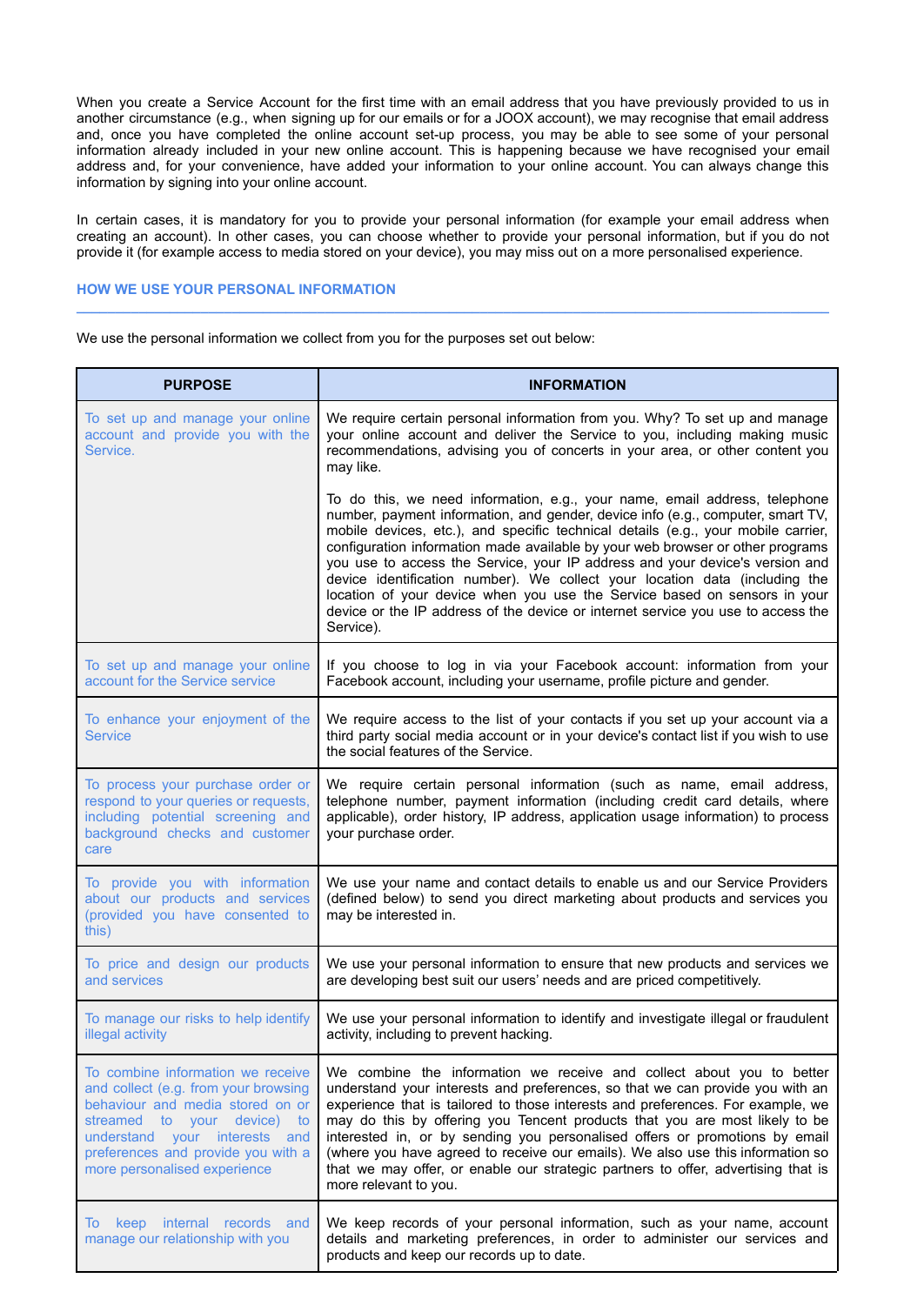| To<br>personal<br><b>process</b><br><b>vour</b><br>information where this is necessary<br>to keep the Service application safe<br>and secure  | We process your personal information in order to keep our application safe and<br>secure and protect against illegal or fraudulent activity such as cyber attacks.            |
|-----------------------------------------------------------------------------------------------------------------------------------------------|-------------------------------------------------------------------------------------------------------------------------------------------------------------------------------|
| To keep an up-to-date suppression<br>list where you have asked not to be<br>contacted, in order for us to not<br>inadvertently re-contact you | We keep records of your preferences to ensure that we do not contact you if you<br>have asked us not to contact you with details of our products, services, or<br>promotions. |

# **WHO DO WE SHARE YOUR PERSONAL INFORMATION WITH?**

The Tencent group operates around the world.

Your personal information is intended for Tencent's use, and may be shared with third parties in certain circumstances (e.g. our third party payment operators or marketers).

**\_\_\_\_\_\_\_\_\_\_\_\_\_\_\_\_\_\_\_\_\_\_\_\_\_\_\_\_\_\_\_\_\_\_\_\_\_\_\_\_\_\_\_\_\_\_\_\_\_\_\_\_\_\_\_\_\_\_\_\_\_\_\_\_\_\_\_\_\_\_\_\_\_\_\_\_\_\_\_\_\_\_\_\_\_\_\_\_\_\_\_\_\_\_\_\_\_**

The Service may, from time to time, contain links to and from the websites or applications of our partners, or affiliates. If you follow a link to any of these websites or applications, please note that these websites have their own privacy notices and that we have no control over how they may use your personal information. You should check the privacy notices of third party applications and websites before you submit any personal information to them.

We may share your personal information with the following third party organisations:

| <b>Tencent's group of companies</b> | We may share your personal information among our group of companies,<br>including our subsidiaries, in order to administer our services and products,<br>including the Service, provide you with customer support, process your<br>payments, understand your preferences and conduct the other activities<br>described in this Privacy Notice, including carrying out our obligations and<br>enforcing our rights under our User Terms.                                                                                                                                                                                                                                                                                                                                                                           |
|-------------------------------------|-------------------------------------------------------------------------------------------------------------------------------------------------------------------------------------------------------------------------------------------------------------------------------------------------------------------------------------------------------------------------------------------------------------------------------------------------------------------------------------------------------------------------------------------------------------------------------------------------------------------------------------------------------------------------------------------------------------------------------------------------------------------------------------------------------------------|
| <b>Our service providers</b>        | We use other companies or contractors ("Service Providers") to perform<br>services on our behalf or to assist us with the provision of the Service services to<br>you.                                                                                                                                                                                                                                                                                                                                                                                                                                                                                                                                                                                                                                            |
|                                     | We may share personal information with the following categories of Service<br>Providers:                                                                                                                                                                                                                                                                                                                                                                                                                                                                                                                                                                                                                                                                                                                          |
|                                     | Infrastructure and IT service providers;<br>Marketing, advertising and communications agencies, to help<br>personalise and optimise the Service;<br>Payment processors for the purposes of processing payment and to<br>process and limit fraud in connection with your payment method;<br>cloud service providers, for the purpose of providing us with platform,<br>cloud storage, video and audio transcoding and streaming services in<br>order to support the Service;<br>communication service providers who send SMSs on our behalf,<br>translation service providers, service providers to help speed up<br>content delivery to you in your region using acceleration points and<br>content delivery networks, and service providers that provide location<br>and mapping data; and<br>external auditors. |
|                                     | In the course of providing such services, these Service Providers may have<br>access to your personal information. However, we will only provide our Service<br>Providers with the information that is necessary for them to perform the services<br>they provide to us. All Service Providers are prohibited from retaining, using, or<br>disclosing your personal information for any purpose other than to perform the<br>services they provide to us. We will always use our best efforts to ensure that all<br>the Service Providers we work with will keep your personal information secure.                                                                                                                                                                                                                |
| <b>Our strategic partners</b>       | Our selected partner organisations may use your personal information. Such<br>sharing of personal information is for the purposes of improving and providing<br>our products and services to you.                                                                                                                                                                                                                                                                                                                                                                                                                                                                                                                                                                                                                 |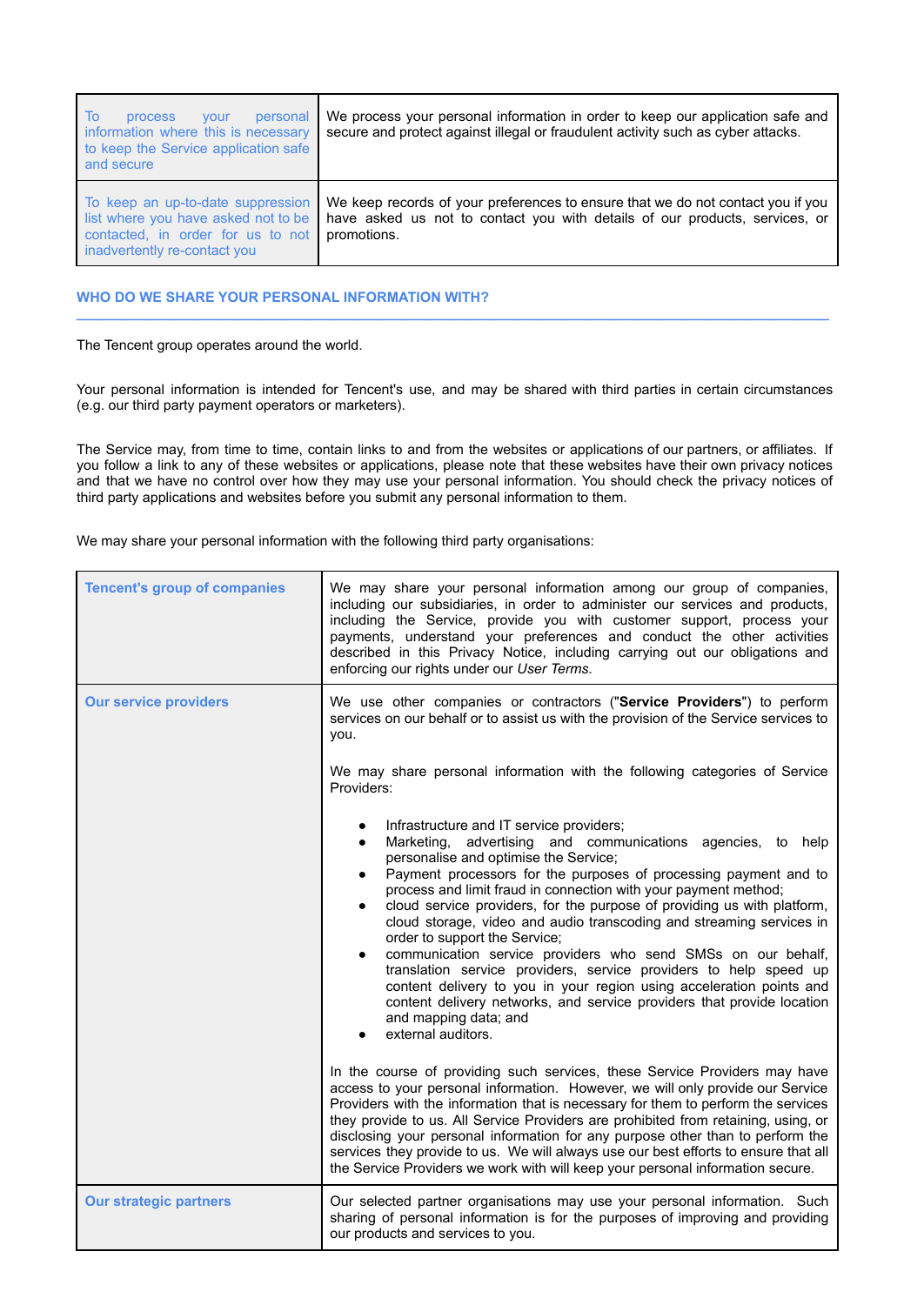| <b>Regulators,judicial</b><br>authorities.<br>law enforcement agencies, and<br>other third parties permitted by<br>law. | In certain circumstances, we may be required to disclose or share your personal<br>information in order to comply with a legal or regulatory obligation (for example,<br>we may be required to disclose personal information to the police, regulators,<br>government agencies or to judicial or administrative authorities pursuant to a<br>valid legal process such as a subpoena, court order or search warrant). These<br>disclosures may be made with or without your consent, and with or without<br>notice to you. We may also disclose your personal information to third parties<br>where disclosure is both legally permissible and necessary to protect or defend<br>our rights, law enforcement, address issues relating to security or fraud, to<br>enforce our <i>User Terms</i> (including investigation or any potential violation thereof)<br>or protect the rights, safety or property of our users, you, a third party or those of<br>the public as required or permitted by law (including exchanging information with<br>other companies and organisations for the purposes of fraud protection and<br>credit risk reduction). |
|-------------------------------------------------------------------------------------------------------------------------|-----------------------------------------------------------------------------------------------------------------------------------------------------------------------------------------------------------------------------------------------------------------------------------------------------------------------------------------------------------------------------------------------------------------------------------------------------------------------------------------------------------------------------------------------------------------------------------------------------------------------------------------------------------------------------------------------------------------------------------------------------------------------------------------------------------------------------------------------------------------------------------------------------------------------------------------------------------------------------------------------------------------------------------------------------------------------------------------------------------------------------------------------------|
| <b>Third</b><br>parties connected<br>with<br><b>business transfers</b>                                                  | We may transfer your personal information to third parties in connection with a<br>reorganisation, restructuring, merger, acquisition or transfer of our business or<br>where we acquire or form a joint venture with any other business, in which case<br>we may disclose your data to any prospective buyer, new owner, or other third<br>party involved in such change to our business, or where will sell or transfer any<br>of our assets, in which case the information we hold about you may be sold as<br>part of those assets and may be transferred to any prospective buyer, new<br>owner, or other third party involved in such sale or transfer provided that the<br>receiving party agrees to treat your personal information in a manner consistent<br>with this Privacy Notice.                                                                                                                                                                                                                                                                                                                                                     |

## **WHERE DO WE STORE YOUR PERSONAL INFORMATION?**

The personal information that we collect from you may be transferred to, and stored at, a destination outside the jurisdiction in which you are primarily located, namely in the Hong Kong Special Administrative Region of the People's Republic of China. It may also be accessed and processed by staff operating outside your jurisdiction and who work for us or for one of our Service Providers.

**\_\_\_\_\_\_\_\_\_\_\_\_\_\_\_\_\_\_\_\_\_\_\_\_\_\_\_\_\_\_\_\_\_\_\_\_\_\_\_\_\_\_\_\_\_\_\_\_\_\_\_\_\_\_\_\_\_\_\_\_\_\_\_\_\_\_\_\_\_\_\_\_\_\_\_\_\_\_\_\_\_\_\_\_\_\_\_\_\_\_\_\_\_\_\_\_\_**

We will take all steps reasonably necessary to ensure that your personal information is treated securely and in accordance with this Privacy Notice and applicable data protection laws by the party outside your jurisdiction receiving the personal information, so that your personal information is provided with an adequate level of protection.

# **YOUR CHOICES / YOUR PRIVACY RIGHTS**

You have various rights in connection with our processing of your personal information as may be granted under the local law applicable in the jurisdiction where you reside.

**\_\_\_\_\_\_\_\_\_\_\_\_\_\_\_\_\_\_\_\_\_\_\_\_\_\_\_\_\_\_\_\_\_\_\_\_\_\_\_\_\_\_\_\_\_\_\_\_\_\_\_\_\_\_\_\_\_\_\_\_\_\_\_\_\_\_\_\_\_\_\_\_\_\_\_\_\_\_\_\_\_\_\_\_\_\_\_\_\_\_\_\_\_\_\_\_\_**

If you wish to exercise one or more of these rights as may be granted under your local law, please contact our **Data Protection Officer with your request at joox\_dpo@tencent.com cc privacy@tencent.co.za, and include your** name, email and postal address, as well as your specific request and any other information we may need in order **to provide or otherwise process your request.**

Your rights:

| <b>Access</b>        | You have the right to request a copy of the personal information we are processing about you,<br>which we will provide back to you in electronic form. For your own privacy and security, in our<br>discretion we may require you to prove your identity before providing the requested information.                                                                                                                                                                                                                                                                                |
|----------------------|-------------------------------------------------------------------------------------------------------------------------------------------------------------------------------------------------------------------------------------------------------------------------------------------------------------------------------------------------------------------------------------------------------------------------------------------------------------------------------------------------------------------------------------------------------------------------------------|
| <b>Rectification</b> | You have the right to have incomplete or inaccurate personal information that we process about<br>vou, rectified.                                                                                                                                                                                                                                                                                                                                                                                                                                                                   |
| <b>Deletion</b>      | You have the right to request that we delete personal information that we process about you,<br>except we are not obligated to do so if we need to retain such data in order to comply with a legal<br>obligation or to establish, exercise or defend legal claims.                                                                                                                                                                                                                                                                                                                 |
| <b>Restriction</b>   | You have the right to restrict our processing of your personal information where you believe such<br>data to be inaccurate, our processing is unlawful or that we no longer need to process such data<br>for a particular purpose, but where we are not able to delete the data due to a legal or other<br>obligation or because you do not wish for us to delete it. In such a case, we would mark stored<br>personal information with the aim of limiting particular processing for particular purposes in<br>accordance with your request, or otherwise restrict its processing. |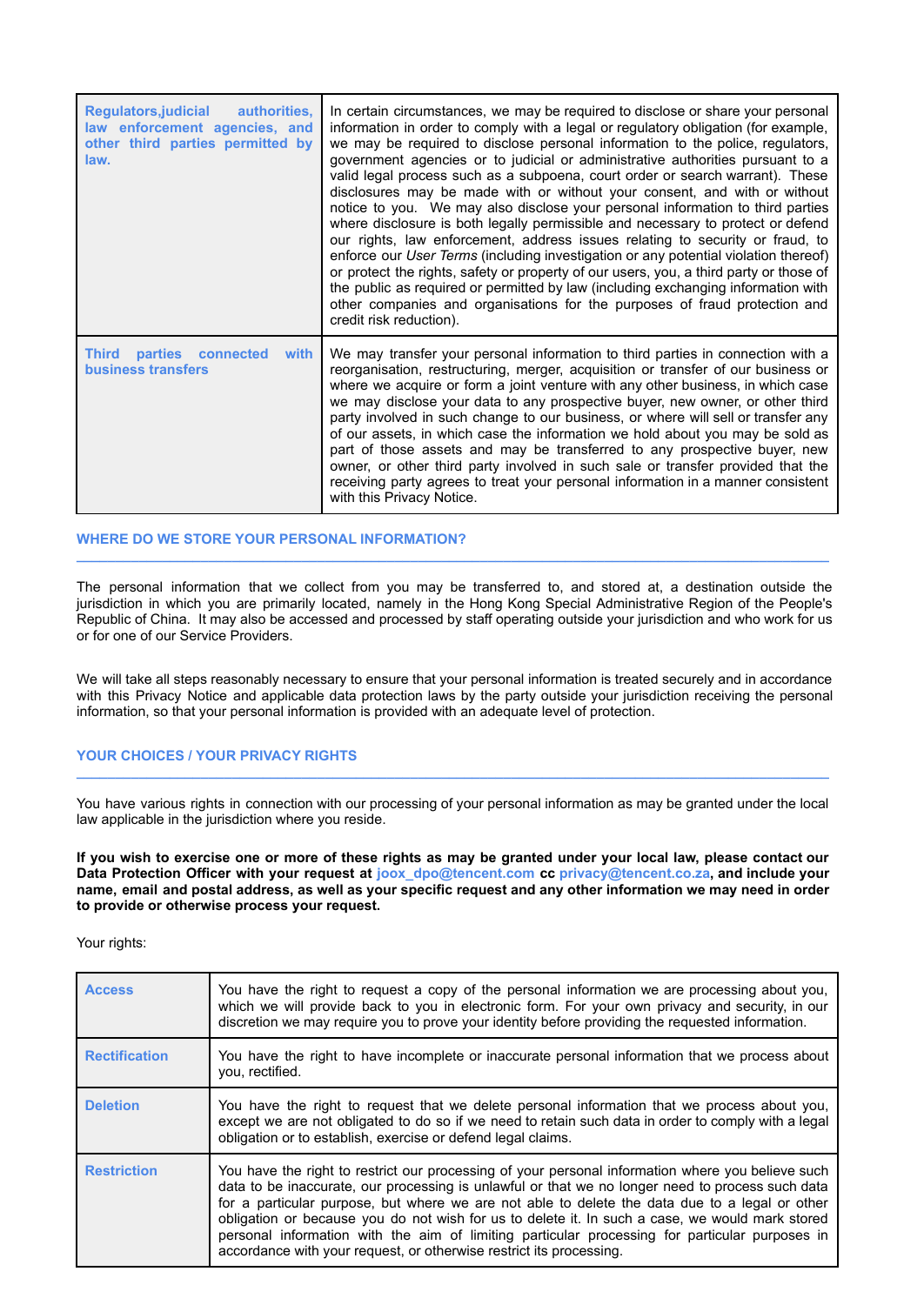| <b>Portability</b>                                   | You have the right to obtain personal information we hold about you, in a structured, electronic<br>format, and to transmit such data to another data controller, where this is (a) personal information<br>which you have provided to us, and (b) if we are processing that data on the basis of your consent<br>(such as for direct marketing communications) or to perform a contract with you (such as to<br>manage your online account).                                                                                                                                                                                                                                                                                                                                                                              |
|------------------------------------------------------|----------------------------------------------------------------------------------------------------------------------------------------------------------------------------------------------------------------------------------------------------------------------------------------------------------------------------------------------------------------------------------------------------------------------------------------------------------------------------------------------------------------------------------------------------------------------------------------------------------------------------------------------------------------------------------------------------------------------------------------------------------------------------------------------------------------------------|
| <b>Objection</b>                                     | Where the legal justification for our processing of your personal information is our legitimate<br>interest, you have the right to object to such processing on grounds relating to your particular<br>situation. We will abide by your request unless we have compelling legitimate grounds for the<br>processing which override your interests and rights, or if we need to continue to process the data<br>for the establishment, exercise or defence of a legal claim. Under applicable law in South Africa, in<br>certain circumstances, you also have the right to object to the processing of personal information in<br>the prescribed manner, on reasonable grounds relating to your particular situation, unless<br>legislation provides for such processing, or to object for the purposes of direct marketing. |
| <b>Withdrawing</b><br><b>Consent</b>                 | If you have consented to our processing of your personal information, you have the right to<br>withdraw your consent at any time, free of charge. If you would like to withdraw consent, including<br>if you would like to opt out of receiving marketing correspondence from us, please contact us at<br>joox dpo@tencent.com cc privacy@tencent.co.za.                                                                                                                                                                                                                                                                                                                                                                                                                                                                   |
| <b>Withdrawing</b><br>consent to direct<br>marketing | If you have consented to our processing of your personal information for marketing and you would<br>like to opt out of receiving marketing correspondence from us, please contact us at<br>feedback@joox.com cc legal@tencent.co.za or follow the unsubscribe instructions located in the<br>email (as relevant). Please understand that if you opt out of receiving promotional correspondence<br>from us, we may still contact you in connection with your online account, relationship, activities,<br>transactions and communications with us. Additionally, if you do request that we stop sharing your<br>personal information with third parties for their direct marketing purposes, it is also prudent you opt<br>out from or contact that third party directly.                                                  |
| <b>Make</b><br>a<br><b>Complaint</b>                 | You have the right to lodge a complaint with the local data protection authority if you believe that<br>we have not complied with applicable data protection laws. Under applicable law in South Africa,<br>you also have the right to lodge a complaint with the Information Regulator. The address of the<br>Information Regulator is 33 Hoofd Street Forum III, 3rd Floor Braampark, Braamfontein,<br>Johannesburg. The relevant email address is: Inforeg@justice.gov.za.<br>Your local representative can be contacted via email at privacy@tencent.co.za or at 141 Bram<br>Fischer Drive, Randburg, Johannesburg, South Africa.                                                                                                                                                                                      |

# **HOW LONG DO WE KEEP PERSONAL INFORMATION?**

Only for as long as it is necessary for the purpose for which the information was collected and to the extent permitted by applicable laws.

**\_\_\_\_\_\_\_\_\_\_\_\_\_\_\_\_\_\_\_\_\_\_\_\_\_\_\_\_\_\_\_\_\_\_\_\_\_\_\_\_\_\_\_\_\_\_\_\_\_\_\_\_\_\_\_\_\_\_\_\_\_\_\_\_\_\_\_\_\_\_\_\_\_\_\_\_\_\_\_\_\_\_\_\_\_\_\_\_\_\_\_\_\_\_\_\_\_**

When we no longer need to use your information, we will remove it from our systems and records and take steps to promptly anonymise it so that you can no longer be identified from it (unless we need to keep your information to comply with legal or regulatory obligations to which we are subject).

You can request that we delete some or all of your information but we can only do so if: (a) we have no legal or regulatory obligation to retain it; or (b) we do not require it to provide a service that you would still like us to provide to you.

## **SECURITY**

We have implemented technical and organisational security measures in an effort to safeguard personal information in our custody and control. Such measures we have implemented include, limiting access to personal information only to employees and authorised Service Providers who need to know such information for the purposes described in this Privacy Notice, as well as other technical, administrative and physical safeguards.

**\_\_\_\_\_\_\_\_\_\_\_\_\_\_\_\_\_\_\_\_\_\_\_\_\_\_\_\_\_\_\_\_\_\_\_\_\_\_\_\_\_\_\_\_\_\_\_\_\_\_\_\_\_\_\_\_\_\_\_\_\_\_\_\_\_\_\_\_\_\_\_\_\_\_\_\_\_\_\_\_\_\_\_\_\_\_\_\_\_\_\_\_\_\_\_\_\_**

While we will endeavour to always protect our systems, sites, operations and information against unauthorised access, use, modification and disclosure, due to the inherent nature of the Internet as an open global communications vehicle and other risk factors, we cannot guarantee that any information, during transmission or while stored on our systems, will be absolutely safe from intrusion by others, such as hackers.

To provide you with increased security, certain personal information stored in your online account is only accessible via your username and password. You are responsible for maintaining the confidentiality of your online account credentials, and we strongly recommend that you do not disclose your online account username or password to anyone. We will never ask you for your password in any unsolicited communication. Please notify us immediately (see **Contact Us** section below) of any unauthorised use of your online account credentials or any other suspected breach of security.